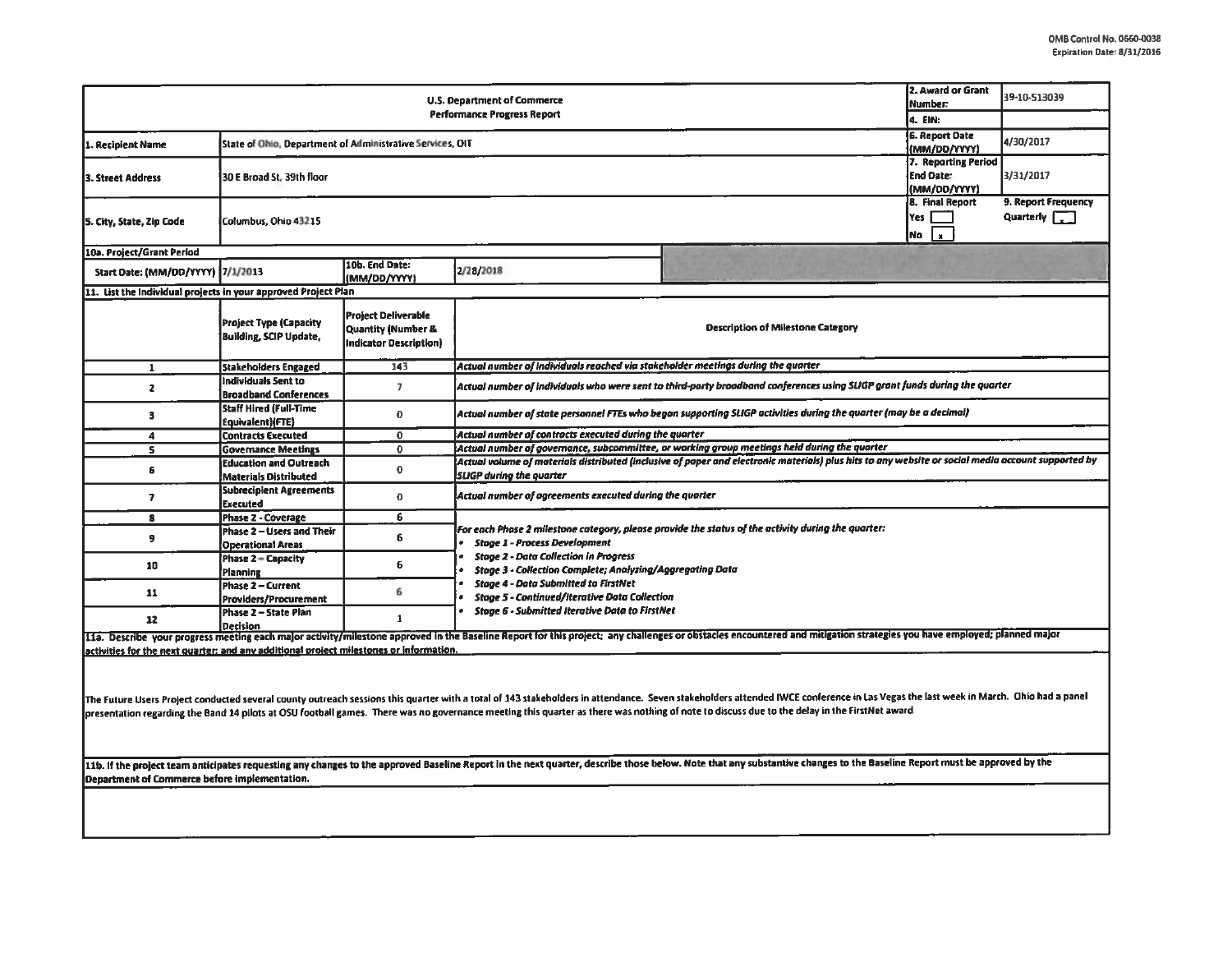[11c. Provide any other information that would be useful to NTIA as it assesses this project's progress.

Time for the SWIC has not been entered for the last four quarters but will be added in in Q16. The total of 138 hours was determined to have to first appear in the state administrative system and has not yet done so.

11d. Describe any success stories or best practices you have identified. Please be as specific as possible.

12. Personnel

12a. If the project is not fully staffed, describe how any lack of staffing may impact the project's time line and when the project will be fully staffed.

|                                                                                                                                       |      | [12b. Staffing Table - Please include all staff that have contributed time to the project. Please do not remove individuals from this table. |                 |  |                                                          |  |  |
|---------------------------------------------------------------------------------------------------------------------------------------|------|----------------------------------------------------------------------------------------------------------------------------------------------|-----------------|--|----------------------------------------------------------|--|--|
| <b>Job Title</b>                                                                                                                      | FTE% |                                                                                                                                              | Change          |  |                                                          |  |  |
| <b>Iswic</b>                                                                                                                          | 0.33 | Spends 30% of FTE on SLIGP activities                                                                                                        |                 |  | <b>Continued</b>                                         |  |  |
| lGrants Administrator                                                                                                                 | 0.4  | Spends 40% of FTE on SLIGP activities                                                                                                        |                 |  | <b>Continued</b>                                         |  |  |
|                                                                                                                                       |      |                                                                                                                                              |                 |  |                                                          |  |  |
|                                                                                                                                       |      |                                                                                                                                              |                 |  |                                                          |  |  |
|                                                                                                                                       |      |                                                                                                                                              |                 |  |                                                          |  |  |
| 13. Subcontracts (Vendors and/or Subrecipients)                                                                                       |      |                                                                                                                                              |                 |  |                                                          |  |  |
| 13a. Subcontracts Table - Include all subcontractors. The totals from this table must equal the "Subcontracts Total" in Question 14f. |      |                                                                                                                                              |                 |  |                                                          |  |  |
|                                                                                                                                       |      |                                                                                                                                              | <b>Contract</b> |  | har a chleasaic ach eachdar healaicheadachta a Pasailte. |  |  |

| Name                                                                        | <b>Subcontract Purpose</b>                | Түре<br>(Vendor/Subrec.) | RFP/RFQ Issued (Y/N) | Contract<br><b>Executed</b><br>(Y/N) | <b>Start Date</b> | <b>End Date</b> | l Total Federal Funds<br><b>Allocated</b> | Total Matching Funds<br>Allocated |
|-----------------------------------------------------------------------------|-------------------------------------------|--------------------------|----------------------|--------------------------------------|-------------------|-----------------|-------------------------------------------|-----------------------------------|
| Website Development/Marketing Consultant<br>Keith Singleton                 |                                           | Vendor                   | N                    |                                      | 5/23/2014         | 6/30/2015       | \$49,500.00                               |                                   |
| <b>Marketing and Promotion</b><br><b>ITBD</b>                               |                                           | <b>Vendor</b>            | N.                   | N                                    |                   |                 | \$18,000.00                               |                                   |
| <b>ATST</b>                                                                 | Data Collection                           | <b>Vendor</b>            | N                    |                                      | 8/1/2015          | 12/31/2018      | \$623,040.00                              |                                   |
| <b>TBD</b>                                                                  | <b>SCIP Consultant</b>                    | Vendor                   | N                    | N                                    |                   |                 | \$21,000.00                               |                                   |
| <b>TBD</b>                                                                  | <b>MOU/MOA Consultant</b>                 | <b>Vendor</b>            | N                    | N                                    |                   |                 | \$36,480.00                               |                                   |
| CAL Inc.                                                                    | <b>Project Manager</b>                    | <b>Vendor</b>            | N.                   |                                      | 9/30/2013         | 3/31/2018       | \$423,335.00                              |                                   |
| CAI, Inc.                                                                   | <b>Outreach Coordinator</b>               | Vendor                   | N                    |                                      | 9/30/2013         | 3/31/2018       | \$271,848.00                              |                                   |
| Diversity Search Group                                                      | <b>Budget Analyst</b>                     | Vendor                   | N                    |                                      | 4/12/2014         | 3/31/2018       | \$135,472.00                              |                                   |
| <b>ATST</b>                                                                 | <b>Phase One</b>                          | lVendor I                |                      |                                      | 11/12/2014        | 12/31/2018      | \$660,000,00                              |                                   |
| Sophisticated Systems                                                       | Future Users Project Outreach Consultants | <b>Vendor</b>            | N                    |                                      | 6/1/2016          | 3/31/2018       | \$331,500.00                              |                                   |
| 13b. Describe any challenges encountered with vendors and/or subrecipients. |                                           |                          |                      |                                      |                   |                 |                                           |                                   |
| none                                                                        |                                           |                          |                      |                                      |                   |                 |                                           |                                   |